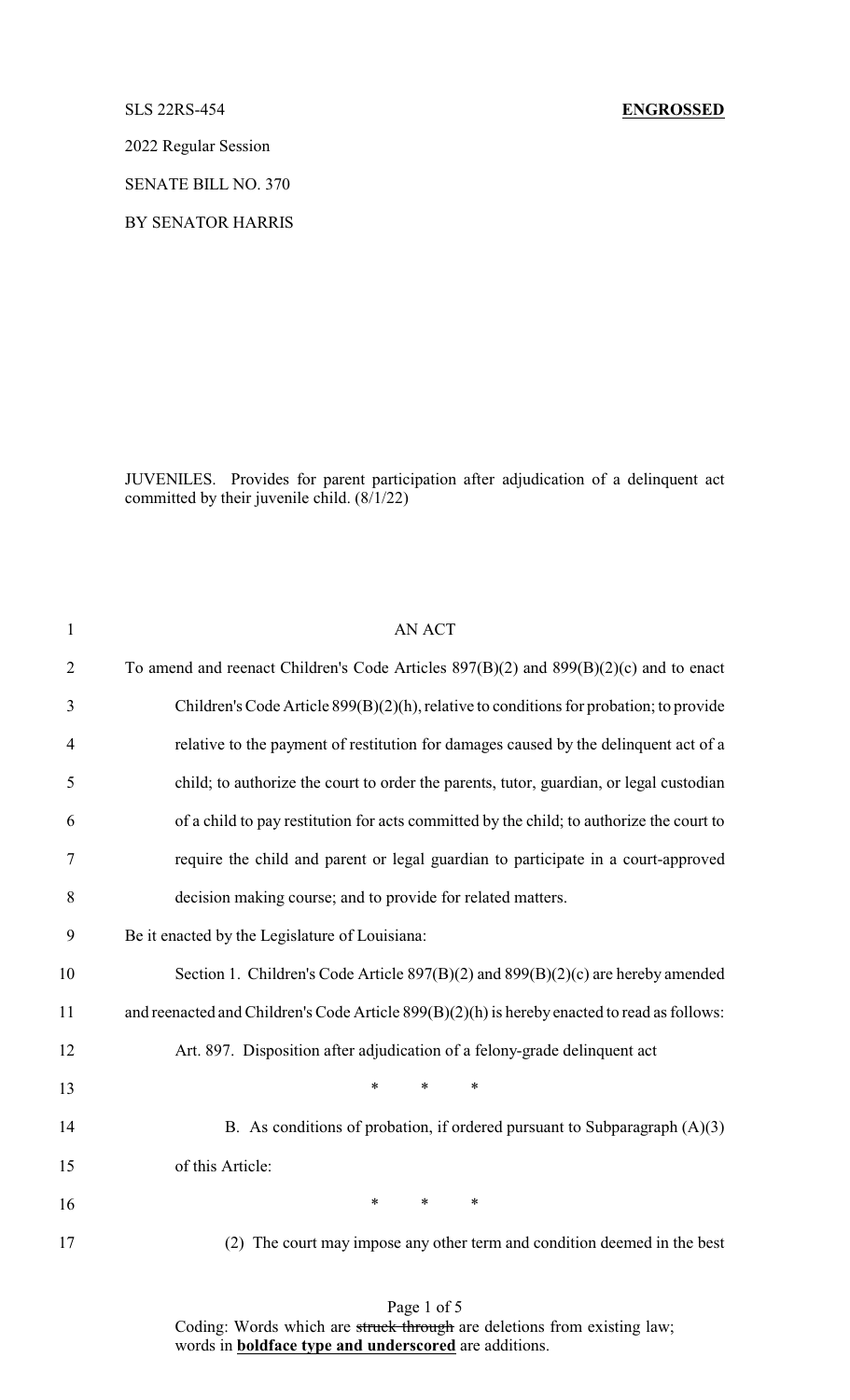| $\mathbf{1}$   | interests of the child and the public, including:                                           |
|----------------|---------------------------------------------------------------------------------------------|
| $\overline{2}$ | (a) A requirement that the child attend school, if the school admits the child.             |
| 3              | (b) A requirement that the child perform court-approved community service                   |
| 4              | activities.                                                                                 |
| 5              | (c) A requirement that the child and his parent or legal guardian                           |
| 6              | participate in a court-approved decisionmaking course necessary for his                     |
| 7              | rehabilitation.                                                                             |
| 8              | (d) A requirement that the child make reasonable restitution to any victim for              |
| 9              | any personal or property damage caused by the child in the commission of the                |
| 10             | delinquent act. If the child is unable personally to make restitution, the court            |
| 11             | may order a parent, tutor, guardian, or other person who is financially                     |
| 12             | responsible for the care of the child to be responsible for payment of the                  |
| 13             | restitution. The court may waive payment of the restitution by a parent, tutor,             |
| 14             | guardian, or other person who is financially responsible for the care of the child          |
| 15             | upon a finding of good cause.                                                               |
| 16             | $\overline{(d)(e)}$ A requirement that the child participate in any program of medical or   |
| 17             | psychological or other treatment found necessary for his rehabilitation.                    |
| 18             | $\overline{(e)(f)}$ A requirement suspending or restricting the child's driving privileges, |
| 19             | if any, for all or part of the period of probation. In such cases, a copy of the order      |
| 20             | shall be forwarded to the Department of Public Safety and Corrections, which shall          |
| 21             | suspend the child's driver's license or issue a restricted license in accordance with the   |
| 22             | order of the court.                                                                         |
| 23             | $(f)(g)$ A requirement prohibiting the child from possessing a firearm or                   |
| 24             | carrying a concealed weapon.                                                                |
| 25             | $\frac{f(x)(h)}{h}$ A requirement that the child pay a supervision fee of not less than ten |
| 26             | nor more than one hundred dollars per month, payable to the Department of Public            |
| 27             | Safety and Corrections or other supervising agency, to defray the costs of                  |
| 28             | supervision. The amount of the fee shall be based upon the financial ability of the         |
| 29             | payor to pay such a fee. The court may order a parent, tutor, guardian, or other            |
|                |                                                                                             |

Page 2 of 5 Coding: Words which are struck through are deletions from existing law; words in **boldface type and underscored** are additions.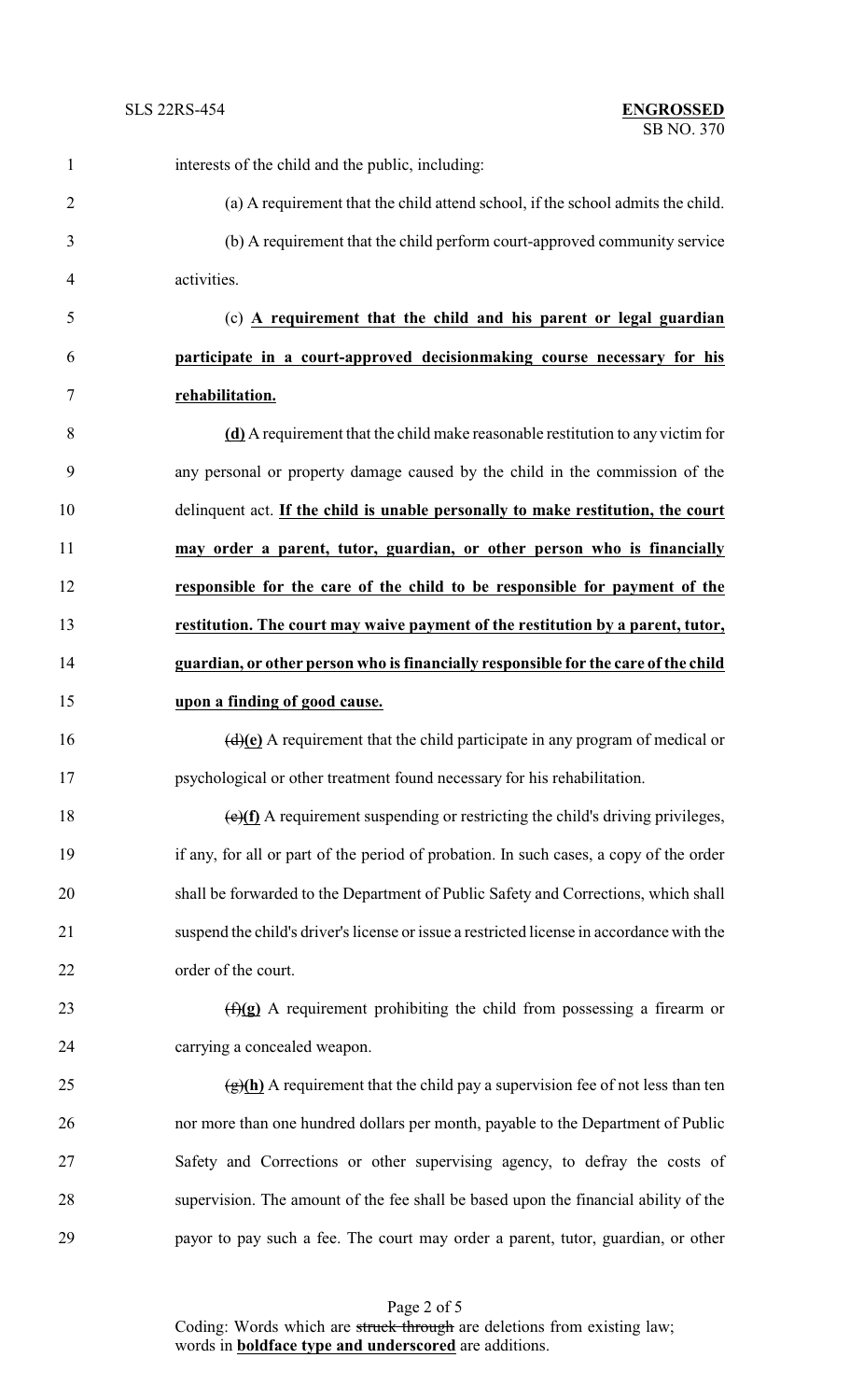| $\mathbf{1}$   | person who is financially responsible for the care of the child to be responsible for |
|----------------|---------------------------------------------------------------------------------------|
| $\overline{2}$ | payment of all or part of any supervision fee imposed.                                |
| 3              | $*$ $*$<br>$*$<br>$\ast$                                                              |
| $\overline{4}$ | Art. 899. Disposition after adjudication of a misdemeanor-grade delinquent act        |
| 5              | $*$ and $*$<br>$*$ $*$<br>$\ast$                                                      |
| 6              | B. As conditions of probation, if ordered pursuant to Subparagraph $A(3)$ of          |
| 7              | this Article:                                                                         |
| 8              | $*$ *<br>$*$ and $*$                                                                  |
| 9              | (2) The court may impose any other term and condition deemed in the best              |
| 10             | interests of the child and the public, including:                                     |
| 11             | $*$ * *                                                                               |
| 12             | (c) A requirement that the child make reasonable restitution to any victim for        |
| 13             | any personal or property damage caused by the child in the commission of the          |
| 14             | delinquent act. If the child is unable personally to make restitution, the court      |
| 15             | may order a parent, tutor, guardian, or other person who is financially               |
| 16             | responsible for the care of the child to be responsible for payment of the            |
| 17             | restitution. The court may waive payment of the restitution by a parent, tutor,       |
| 18             | guardian, or other person who is financially responsible for the care of the child    |
| 19             | upon a finding of good cause.                                                         |
| 20             | *<br>$\ast$<br>$\ast$                                                                 |
| 21             | (h) A requirement that the child and his parent or legal guardian                     |
| 22             | participate in a court-approved decisionmaking course necessary for his               |
| 23             | rehabilitation.                                                                       |
| 24             | ∗<br>$\ast$<br>∗                                                                      |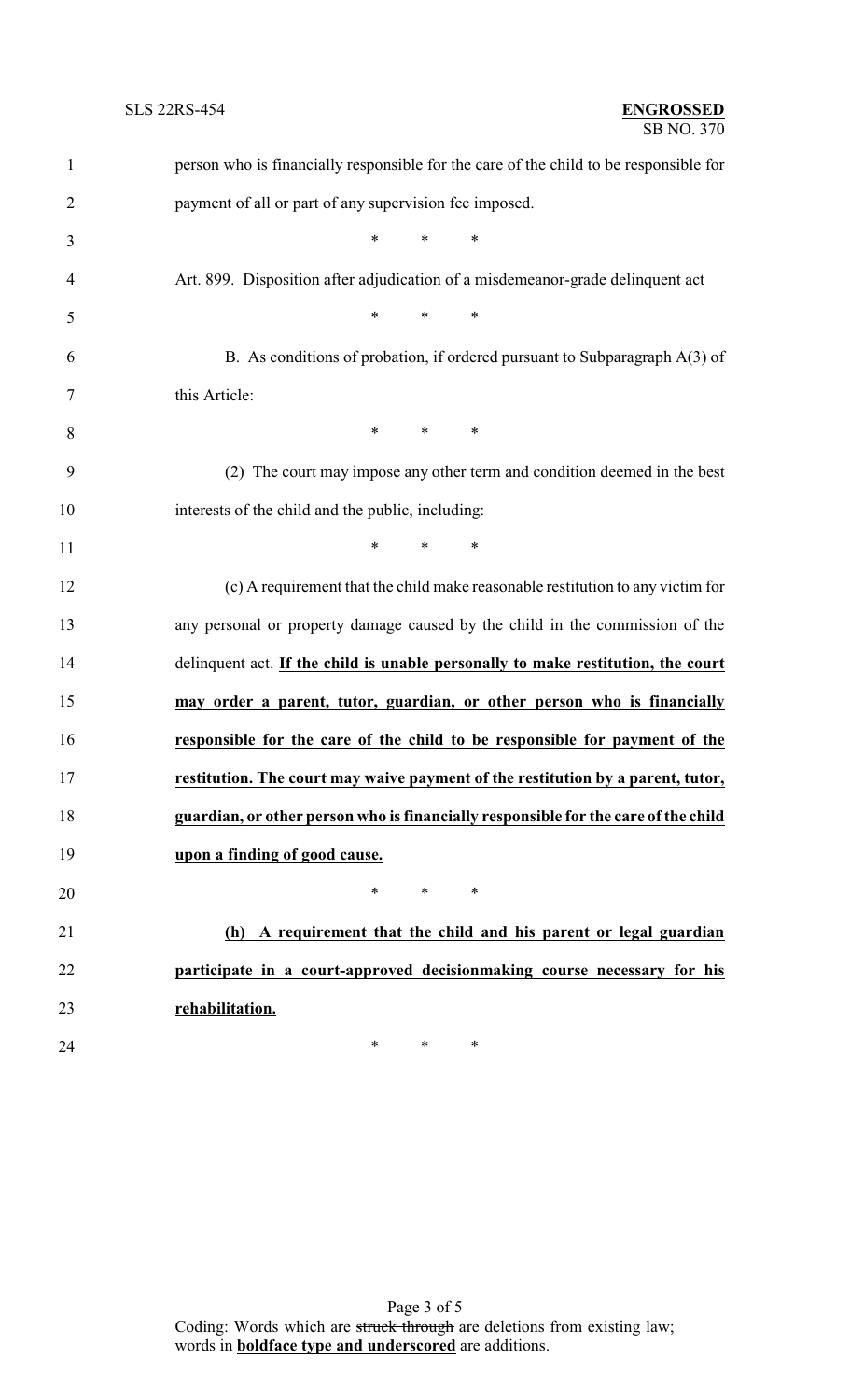The original instrument was prepared by Michael Bell. The following digest, which does not constitute a part of the legislative instrument, was prepared by Michelle Ridge.

### **DIGEST** SB 370 Engrossed 2022 Regular Session Harris

Present law provides that the father and the mother are responsible for the damage occasioned by their minor child, who resides with them or who has been placed by them under the care of other persons, reserving to them recourse against those persons. Present law further provides that the father and mother are not responsible for the damage occasioned by their minor child who has been emancipated by marriage, by judgment of full emancipation, or by judgment of limited emancipation that expressly relieves the parents of liability for damages occasioned by their minor child.

Proposed law retains present law.

Present law authorizes a court to impose any term and condition deemed in the best interests of the child and the public, including the following requirements:

- (1) The child attend school, if the school admits the child.
- (2) The child or his parent or legal guardian perform court-approved community service activities.
- (3) The child make reasonable restitution to any victim for any personal or property damage caused by the child in the commission of the delinquent act.
- (4) The child participate in any program of medical or psychological or other treatment found necessary for his rehabilitation.
- (5) Suspend or restrict the child's driving privileges.
- (6) Prohibit the child from possessing a firearm or carrying a concealed weapon.
- (7) The child pay a monthly supervision fee of not less than \$10 nor more than \$100 per month.

Proposed law retains present law and authorizes the court to impose a requirement that the child and his parent or legal guardian participate in a court-approved decisionmaking course necessary for his rehabilitation.

Proposed law adds that if a child is ordered to pay restitution as a condition of probation for the commission of a delinquent act and the child cannot make payment, then a parent, tutor, guardian, or other person who is financially responsible for the care of the child may be responsible for payment of the restitution. Proposed law further authorizes the court to waive payment of the restitution by a parent, tutor, guardian, or other person financially responsible for the care of the child, upon a finding of good cause.

Effective August 1, 2022.

(Amends Ch.C. Art. 897(B)(2) and 899(B)(2)(c); adds Ch. C. Art. 899(B)(2)(h))

Summary of Amendments Adopted by Senate

## Committee Amendments Proposed by Senate Committee on Judiciary B to the original bill

Page 4 of 5

Coding: Words which are struck through are deletions from existing law; words in **boldface type and underscored** are additions.